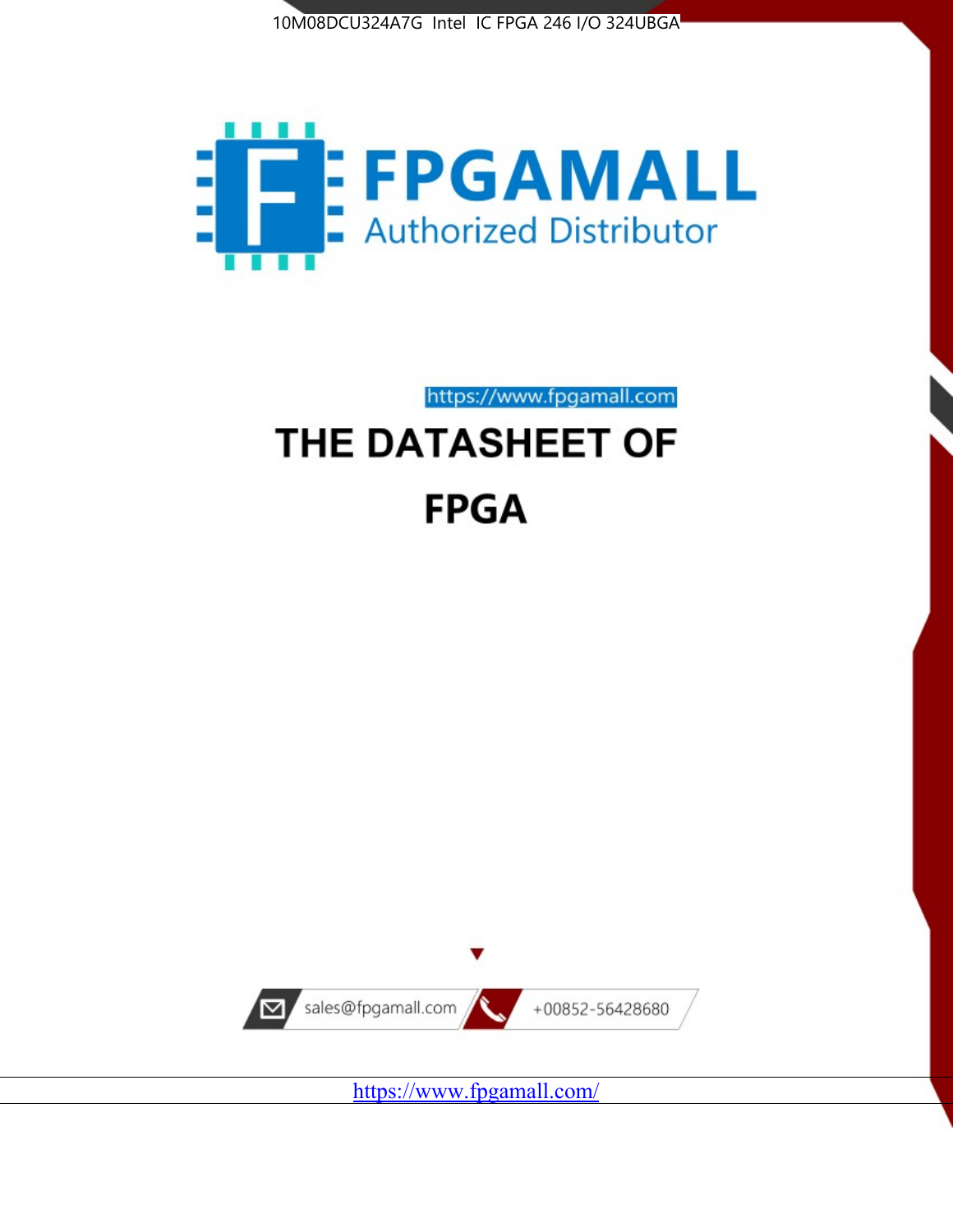10M08DCU324A7G Intel IC FPGA 246 I/O 324UBGA



## **Intel® MAX® 10 FPGA Device Overview**



**M10-OVERVIEW | 2017.12.15** Latest document on the web: **[PDF](https://www.altera.com/en_US/pdfs/literature/hb/max-10/m10_overview.pdf)** | **[HTML](https://www.altera.com/documentation/myt1396938463674.html)**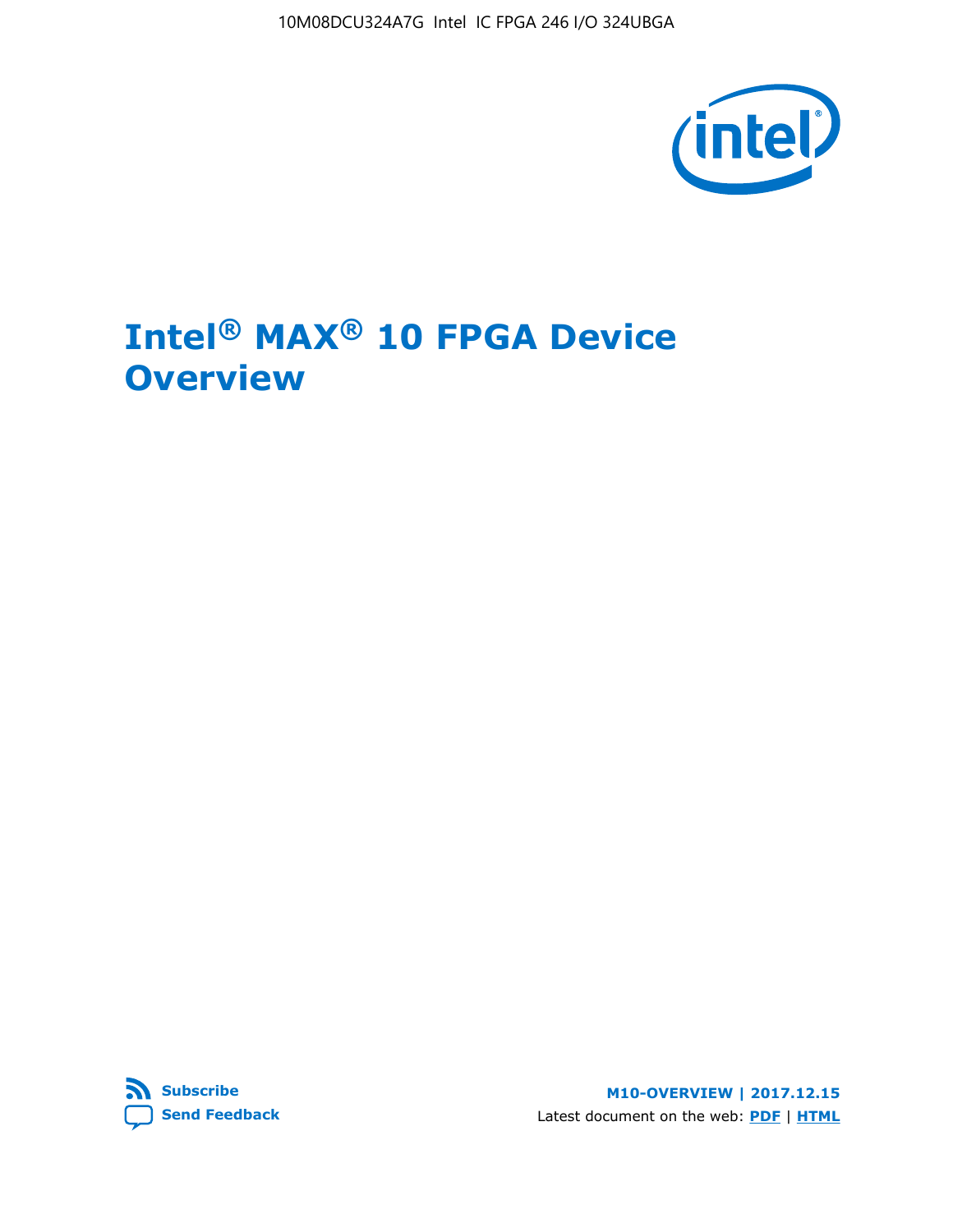

## **Contents**

| Intel® MAX® 10 FPGA Device Overview……………………………………………………………………………3  |  |
|--------------------------------------------------------------------|--|
|                                                                    |  |
|                                                                    |  |
|                                                                    |  |
|                                                                    |  |
|                                                                    |  |
|                                                                    |  |
|                                                                    |  |
|                                                                    |  |
|                                                                    |  |
|                                                                    |  |
|                                                                    |  |
|                                                                    |  |
|                                                                    |  |
|                                                                    |  |
|                                                                    |  |
|                                                                    |  |
|                                                                    |  |
|                                                                    |  |
|                                                                    |  |
| Document Revision History for Intel MAX 10 FPGA Device Overview 13 |  |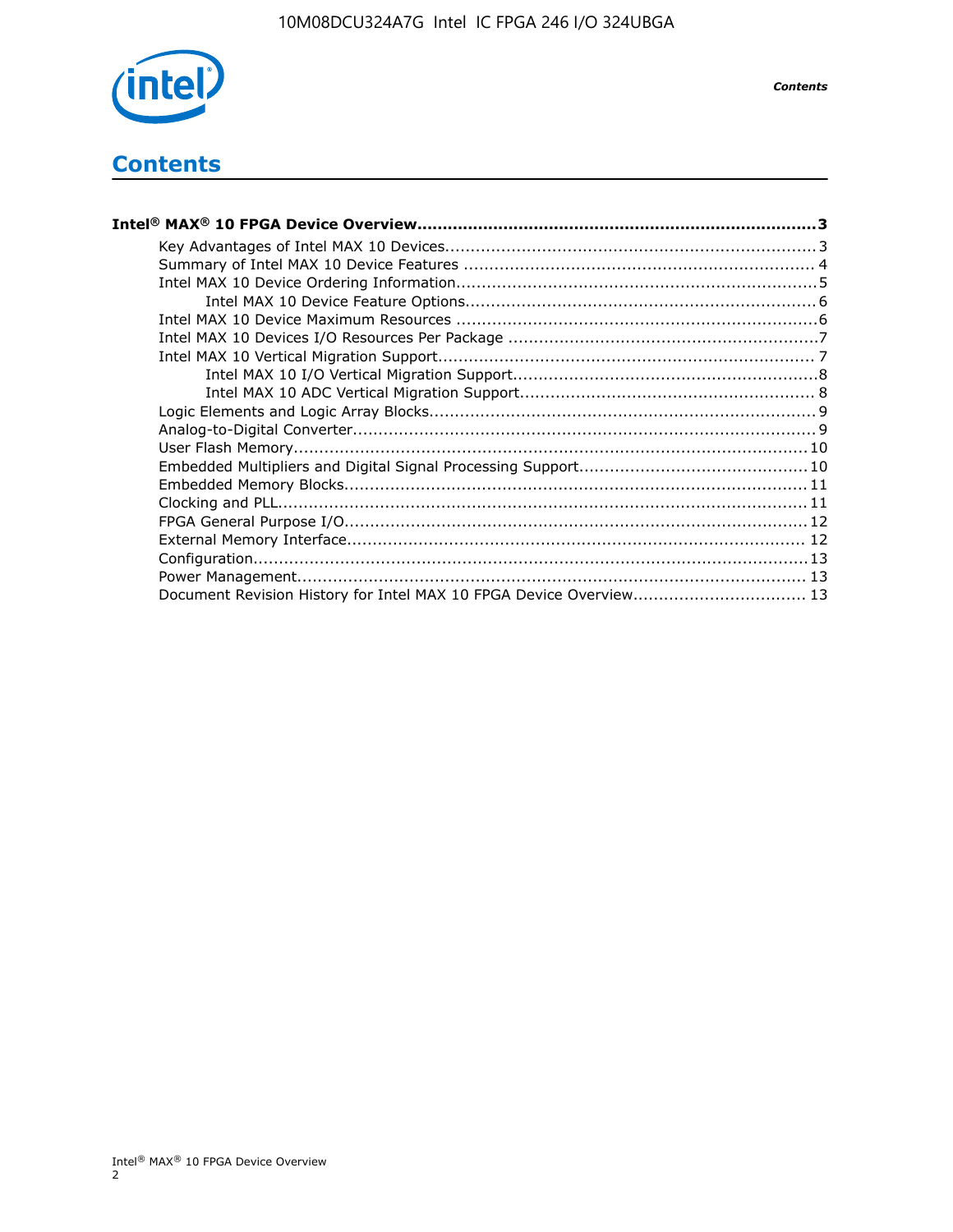

## **Intel® MAX® 10 FPGA Device Overview**

Intel<sup>®</sup> MAX<sup>®</sup> 10 devices are single-chip, non-volatile low-cost programmable logic devices (PLDs) to integrate the optimal set of system components.

The highlights of the Intel MAX 10 devices include:

- Internally stored dual configuration flash
- User flash memory
- Instant on support
- Integrated analog-to-digital converters (ADCs)
- Single-chip Nios II soft core processor support

Intel MAX 10 devices are the ideal solution for system management, I/O expansion, communication control planes, industrial, automotive, and consumer applications.

#### **Related Links**

[Intel MAX 10 FPGA Device Datasheet](https://www.altera.com/documentation/mcn1397700832153.html#mcn1397643748870)

## **Key Advantages of Intel MAX 10 Devices**

#### **Table 1. Key Advantages of Intel MAX 10 Devices**

| <b>Advantage</b>               | <b>Supporting Feature</b>                                                                                                                                                                                  |
|--------------------------------|------------------------------------------------------------------------------------------------------------------------------------------------------------------------------------------------------------|
| Simple and fast configuration  | Secure on-die flash memory enables device configuration in less than 10 ms                                                                                                                                 |
| Flexibility and integration    | Single device integrating PLD logic, RAM, flash memory, digital signal<br>processing (DSP), ADC, phase-locked loop (PLL), and I/Os<br>Small packages available from 3 mm $\times$ 3 mm                     |
| Low power                      | Sleep mode—significant standby power reduction and resumption in less than<br>$1 \text{ ms}$<br>Longer battery life-resumption from full power-off in less than 10 ms                                      |
| 20-year-estimated life cycle   | Built on TSMC's 55 nm embedded flash process technology                                                                                                                                                    |
| High productivity design tools | Intel Quartus <sup>®</sup> Prime Lite edition (no cost license)<br>Platform Designer (Standard) system integration tool<br>DSP Builder for Intel FPGAs<br>Nios <sup>®</sup> II Embedded Design Suite (EDS) |

Intel Corporation. All rights reserved. Intel, the Intel logo, Altera, Arria, Cyclone, Enpirion, MAX, Nios, Quartus and Stratix words and logos are trademarks of Intel Corporation or its subsidiaries in the U.S. and/or other countries. Intel warrants performance of its FPGA and semiconductor products to current specifications in accordance with Intel's standard warranty, but reserves the right to make changes to any products and services at any time without notice. Intel assumes no responsibility or liability arising out of the application or use of any information, product, or service described herein except as expressly agreed to in writing by Intel. Intel customers are advised to obtain the latest version of device specifications before relying on any published information and before placing orders for products or services. \*Other names and brands may be claimed as the property of others.

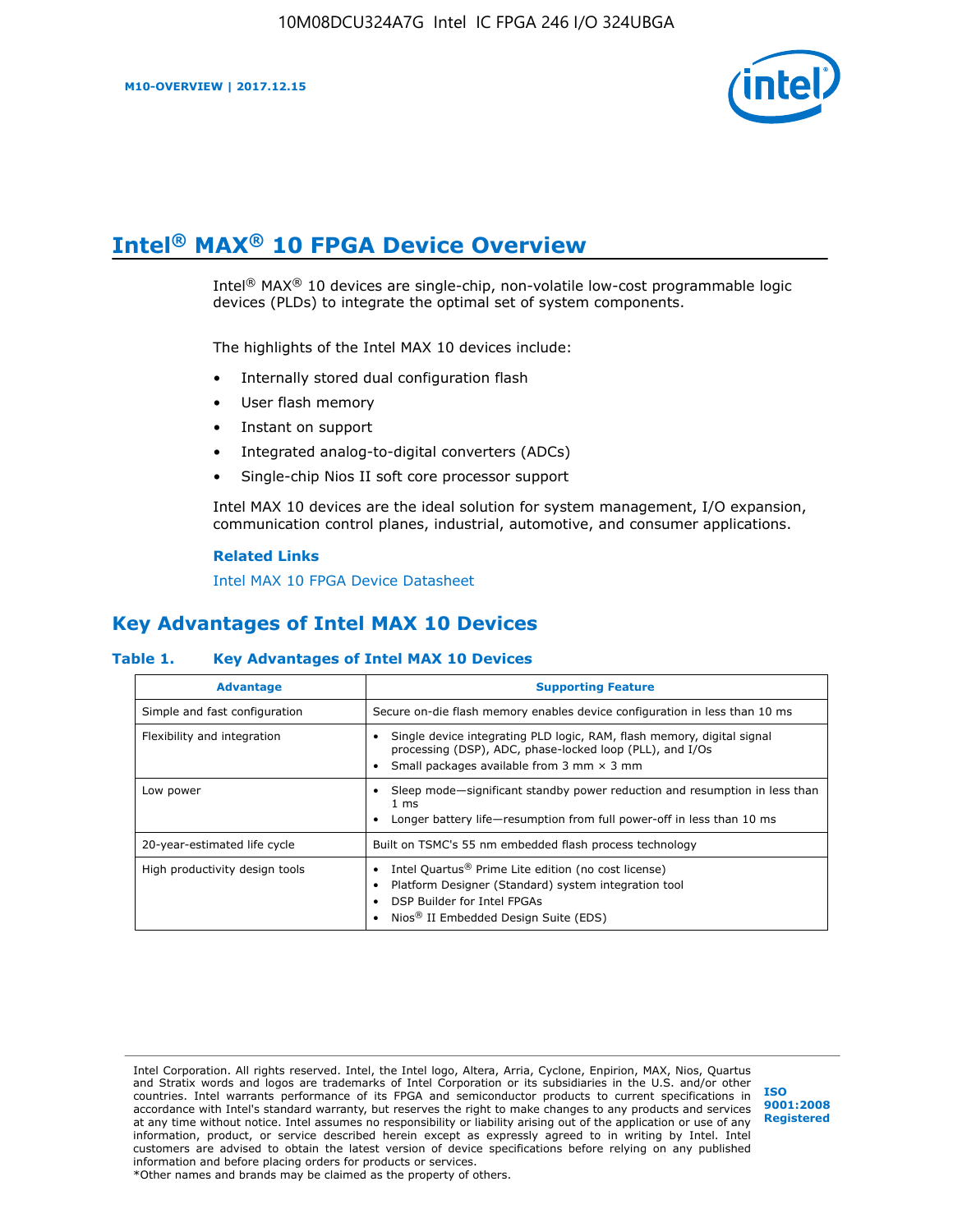

## **Summary of Intel MAX 10 Device Features**

#### **Table 2. Summary of Features for Intel MAX 10 Devices**

| <b>Feature</b>                       | <b>Description</b>                                                                                                                                                                                                                                                                                         |
|--------------------------------------|------------------------------------------------------------------------------------------------------------------------------------------------------------------------------------------------------------------------------------------------------------------------------------------------------------|
| Technology                           | 55 nm TSMC Embedded Flash (Flash + SRAM) process technology                                                                                                                                                                                                                                                |
| Packaging                            | Low cost, small form factor packages-support multiple packaging<br>technologies and pin pitches<br>Multiple device densities with compatible package footprints for seamless<br>migration between different device densities<br>RoHS6-compliant                                                            |
| Core architecture                    | 4-input look-up table (LUT) and single register logic element (LE)<br>$\bullet$<br>LEs arranged in logic array block (LAB)<br>$\bullet$<br>Embedded RAM and user flash memory<br>$\bullet$<br>Clocks and PLLs<br>$\bullet$<br>Embedded multiplier blocks<br>$\bullet$<br>General purpose I/Os<br>$\bullet$ |
| Internal memory blocks               | M9K-9 kilobits (Kb) memory blocks<br>$\bullet$<br>Cascadable blocks to create RAM, dual port, and FIFO functions<br>$\bullet$                                                                                                                                                                              |
| User flash memory (UFM)              | User accessible non-volatile storage<br>$\bullet$<br>High speed operating frequency<br>$\bullet$<br>Large memory size<br>High data retention<br>$\bullet$<br>Multiple interface option                                                                                                                     |
| Embedded multiplier blocks           | One $18 \times 18$ or two 9 $\times$ 9 multiplier modes<br>$\bullet$<br>Cascadable blocks enabling creation of filters, arithmetic functions, and image<br>processing pipelines                                                                                                                            |
| <b>ADC</b>                           | 12-bit successive approximation register (SAR) type<br>$\bullet$<br>Up to 17 analog inputs<br>$\bullet$<br>Cumulative speed up to 1 million samples per second (MSPS)<br>Integrated temperature sensing capability<br>$\bullet$                                                                            |
| Clock networks                       | Global clocks support<br>$\bullet$<br>High speed frequency in clock network                                                                                                                                                                                                                                |
| Internal oscillator                  | Built-in internal ring oscillator                                                                                                                                                                                                                                                                          |
| PLLs                                 | • Analog-based<br>Low jitter<br>$\bullet$<br>High precision clock synthesis<br>$\bullet$<br>Clock delay compensation<br>$\bullet$<br>Zero delay buffering<br>$\bullet$<br>Multiple output taps<br>$\bullet$                                                                                                |
| General-purpose I/Os (GPIOs)         | • Multiple I/O standards support<br>On-chip termination (OCT)<br>$\bullet$<br>Up to 830 megabits per second (Mbps) LVDS receiver, 800 Mbps LVDS<br>transmitter                                                                                                                                             |
| External memory interface (EMIF) (1) | Supports up to 600 Mbps external memory interfaces:<br>continued                                                                                                                                                                                                                                           |

<sup>(1)</sup> EMIF is only supported in selected Intel MAX 10 device density and package combinations. Refer to the *External Memory Interface User Guide* for more information.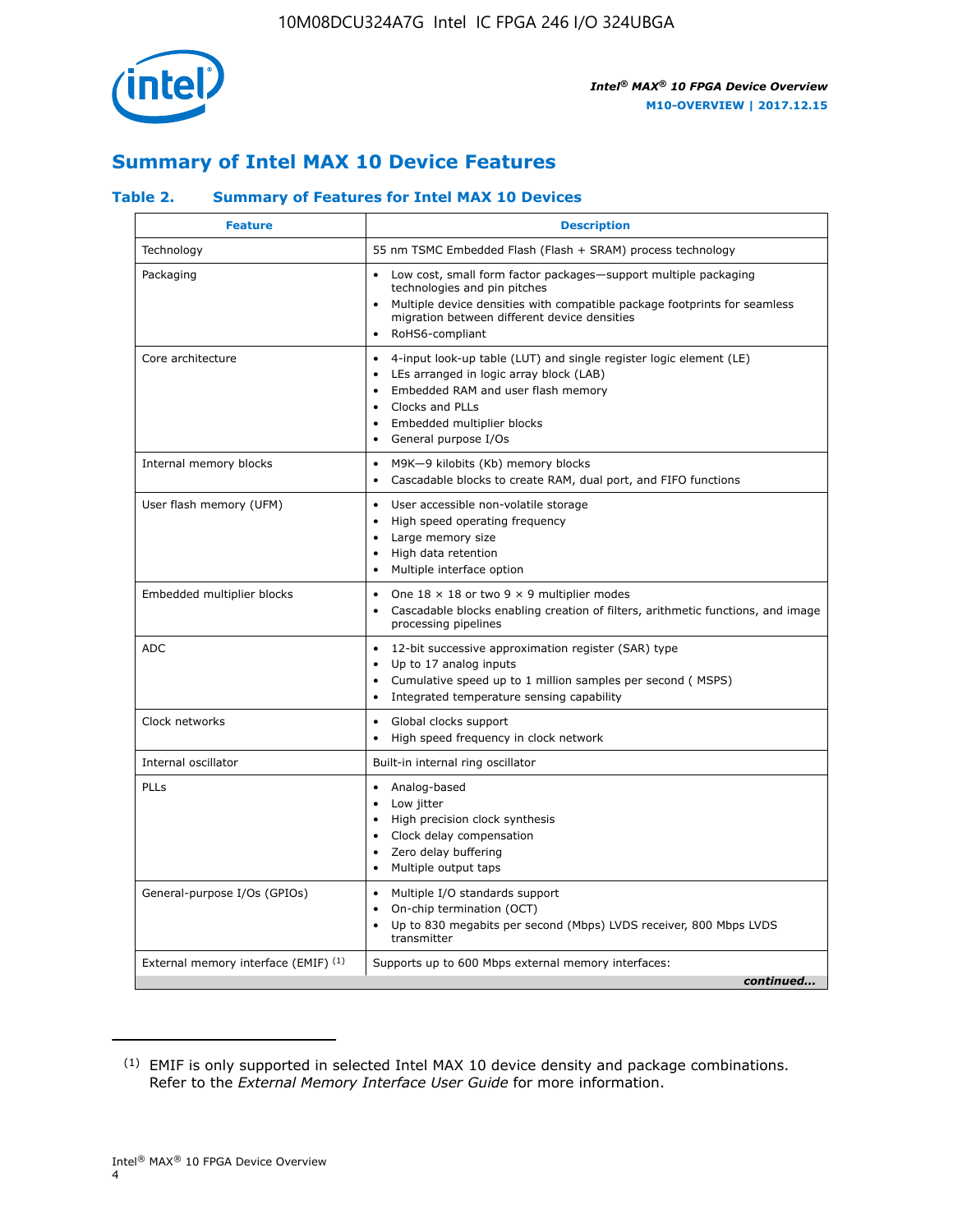

| <b>Feature</b>                | <b>Description</b>                                                                                                                                                                                                                                                                                                                                                                                                          |  |  |  |
|-------------------------------|-----------------------------------------------------------------------------------------------------------------------------------------------------------------------------------------------------------------------------------------------------------------------------------------------------------------------------------------------------------------------------------------------------------------------------|--|--|--|
|                               | DDR3, DDR3L, DDR2, LPDDR2 (on 10M16, 10M25, 10M40, and 10M50.)<br>SRAM (Hardware support only)<br><i>Note:</i> For 600 Mbps performance, -6 device speed grade is required.<br>Performance varies according to device grade (commercial, industrial, or<br>automotive) and device speed grade $(-6 \text{ or } -7)$ . Refer to the <i>Intel MAX</i><br>10 FPGA Device Datasheet or External Memory Interface Spec Estimator |  |  |  |
|                               | for more details.                                                                                                                                                                                                                                                                                                                                                                                                           |  |  |  |
| Configuration                 | Internal configuration<br>JTAG<br>٠<br>Advanced Encryption Standard (AES) 128-bit encryption and compression<br>options<br>Flash memory data retention of 20 years at 85 °C                                                                                                                                                                                                                                                 |  |  |  |
| Flexible power supply schemes | Single- and dual-supply device options<br>Dynamically controlled input buffer power down<br>Sleep mode for dynamic power reduction                                                                                                                                                                                                                                                                                          |  |  |  |

## **Intel MAX 10 Device Ordering Information**

#### **Figure 1. Sample Ordering Code and Available Options for Intel MAX 10 Devices**



*Note:* The –I6 and –A6 speed grades of the Intel MAX 10 FPGA devices are not available by default in the Intel Quartus Prime software. Contact your local Intel sales representatives for support.

#### **Related Links**

#### [Intel FPGA Product Selector](http://www.altera.com/products/selector/psg-selector.html)

Provides the latest information about Intel FPGAs.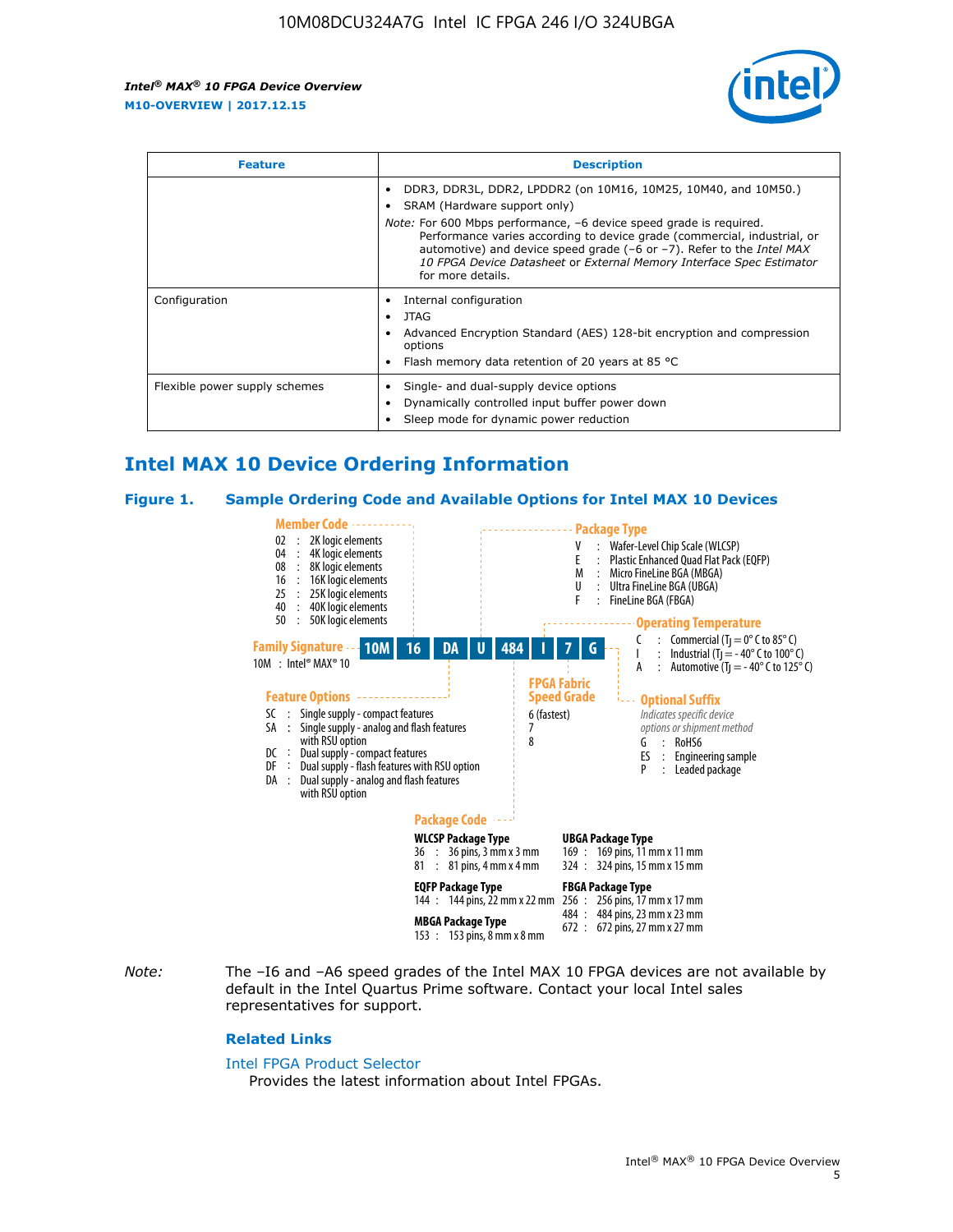

### **Intel MAX 10 Device Feature Options**

#### **Table 3. Feature Options for Intel MAX 10 Devices**

| <b>Option</b> | <b>Feature</b>                                                                                                                                                                          |
|---------------|-----------------------------------------------------------------------------------------------------------------------------------------------------------------------------------------|
| Compact       | Devices with core architecture featuring single configuration image with self-configuration capability                                                                                  |
| Flash         | Devices with core architecture featuring:<br>Dual configuration image with self-configuration capability<br>Remote system upgrade capability<br>Memory initialization                   |
| Analog        | Devices with core architecture featuring:<br>Dual configuration image with self-configuration capability<br>Remote system upgrade capability<br>Memory initialization<br>Integrated ADC |

## **Intel MAX 10 Device Maximum Resources**

#### **Table 4. Maximum Resource Counts for Intel MAX 10 Devices**

|                           | <b>Resource</b>              | <b>Device</b> |                |              |                |                |              |                |
|---------------------------|------------------------------|---------------|----------------|--------------|----------------|----------------|--------------|----------------|
|                           |                              | <b>10M02</b>  | 10M04          | <b>10M08</b> | <b>10M16</b>   | <b>10M25</b>   | <b>10M40</b> | <b>10M50</b>   |
|                           | Logic Elements (LE) (K)      | 2             | 4              | 8            | 16             | 25             | 40           | 50             |
| M9K Memory (Kb)           |                              | 108           | 189            | 378          | 549            | 675            | 1,260        | 1,638          |
|                           | User Flash Memory (Kb) (2)   | 96            | 1,248          | 1,376        | 2,368          | 3,200          | 5,888        | 5,888          |
| $18 \times 18$ Multiplier |                              | 16            | 20             | 24           | 45             | 55             | 125          | 144            |
| <b>PLL</b>                |                              | 2             | $\overline{2}$ | 2            | $\overline{4}$ | $\overline{4}$ | 4            | $\overline{4}$ |
| GPIO                      |                              | 246           | 246            | 250          | 320            | 360            | 500          | 500            |
| <b>LVDS</b>               | Dedicated<br>Transmitter     | 15            | 15             | 15           | 22             | 24             | 30           | 30             |
|                           | Emulated<br>Transmitter      | 114           | 114            | 116          | 151            | 171            | 241          | 241            |
|                           | Dedicated Receiver           | 114           | 114            | 116          | 151            | 171            | 241          | 241            |
|                           | Internal Configuration Image | $\mathbf{1}$  | $\overline{2}$ | 2            | $\overline{2}$ | $\overline{2}$ | 2            | $\overline{2}$ |
| ADC                       |                              |               | 1              | $\mathbf{1}$ | $\mathbf{1}$   | 2              | 2            | 2              |

<sup>(2)</sup> The maximum possible value including user flash memory and configuration flash memory. For more information, refer to [Intel MAX 10 User Flash Memory User Guide](https://www.altera.com/documentation/vgo1395753117436.html#vgo1395811844282).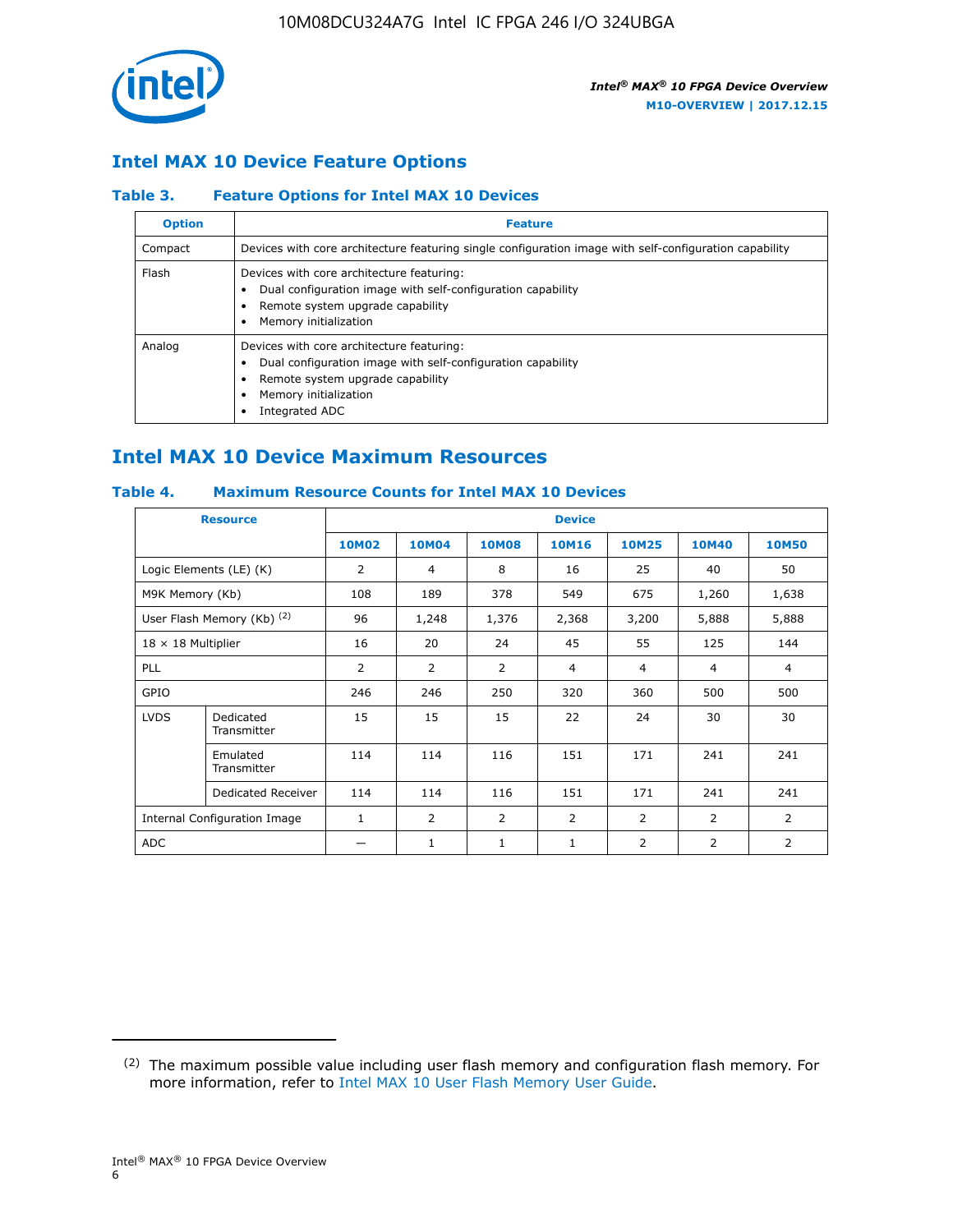

## **Intel MAX 10 Devices I/O Resources Per Package**

#### **Table 5. Package Plan for Intel MAX 10 Single Power Supply Devices**

| <b>Device</b> | <b>Package</b>    |                                    |                      |                             |                                      |  |  |
|---------------|-------------------|------------------------------------|----------------------|-----------------------------|--------------------------------------|--|--|
|               | <b>Type</b>       | M153<br>153-pin MBGA               | U169<br>169-pin UBGA | <b>U324</b><br>324-pin UBGA | E144<br>144-pin EQFP                 |  |  |
|               | <b>Size</b>       | $8 \text{ mm} \times 8 \text{ mm}$ | 11 mm $\times$ 11 mm | $15$ mm $\times$ 15 mm      | $22 \text{ mm} \times 22 \text{ mm}$ |  |  |
|               | <b>Ball Pitch</b> | $0.5$ mm                           | $0.8$ mm             | $0.8$ mm                    | $0.5$ mm                             |  |  |
| 10M02         |                   | 112                                | 130                  | 246                         | 101                                  |  |  |
| 10M04         |                   | 112                                | 130                  | 246                         | 101                                  |  |  |
| 10M08         | 112<br>130        |                                    | 246                  | 101                         |                                      |  |  |
| 10M16         |                   |                                    | 130                  | 246                         | 101                                  |  |  |
| 10M25         |                   |                                    |                      |                             | 101                                  |  |  |
| 10M40         |                   |                                    |                      |                             | 101                                  |  |  |
| 10M50         |                   |                                    |                      |                             | 101                                  |  |  |

#### **Table 6. Package Plan for Intel MAX 10 Dual Power Supply Devices**

| <b>Device</b> |                   | <b>Package</b> |                                            |                                                                    |                         |                           |                             |  |  |
|---------------|-------------------|----------------|--------------------------------------------|--------------------------------------------------------------------|-------------------------|---------------------------|-----------------------------|--|--|
|               | <b>Type</b>       | <b>V36</b>     | <b>V81</b>                                 | <b>U324</b><br>36-pin WLCSP 81-pin WLCSP 324-pin UBGA 256-pin FBGA | <b>F256</b>             | F484<br>484-pin FBGA      | <b>F672</b><br>672-pin FBGA |  |  |
|               | <b>Size</b>       |                | $3$ mm $\times$ 3 mm $ 4$ mm $\times$ 4 mm | 15 mm $\times$ 15<br>mm                                            | 17 mm $\times$ 17<br>mm | $23$ mm $\times$ 23<br>mm | $27$ mm $\times$ 27<br>mm   |  |  |
|               | <b>Ball Pitch</b> | $0.4$ mm       | $0.4$ mm                                   | $0.8$ mm                                                           | 1.0 <sub>mm</sub>       | 1.0 <sub>mm</sub>         | 1.0 <sub>mm</sub>           |  |  |
| 10M02         |                   | 27             |                                            | 160                                                                |                         |                           |                             |  |  |
| 10M04         |                   |                |                                            | 246                                                                | 178                     |                           |                             |  |  |
| 10M08         |                   |                | 56                                         | 246                                                                | 178                     | 250                       |                             |  |  |
| 10M16         |                   |                |                                            | 246                                                                | 178                     | 320                       |                             |  |  |
| 10M25         |                   |                |                                            |                                                                    | 178                     | 360                       |                             |  |  |
| 10M40         |                   |                |                                            |                                                                    | 178                     | 360                       | 500                         |  |  |
| 10M50         |                   |                |                                            |                                                                    | 178                     | 360                       | 500                         |  |  |

#### **Related Links**

- [Intel MAX 10 General Purpose I/O User Guide](https://www.altera.com/documentation/sam1393999966669.html#sam1394000084476)
- [Intel MAX 10 High-Speed LVDS I/O User Guide](https://www.altera.com/documentation/sam1394433606063.html#sam1394433911642)

## **Intel MAX 10 Vertical Migration Support**

Vertical migration supports the migration of your design to other Intel MAX 10 devices of different densities in the same package with similar I/O and ADC resources.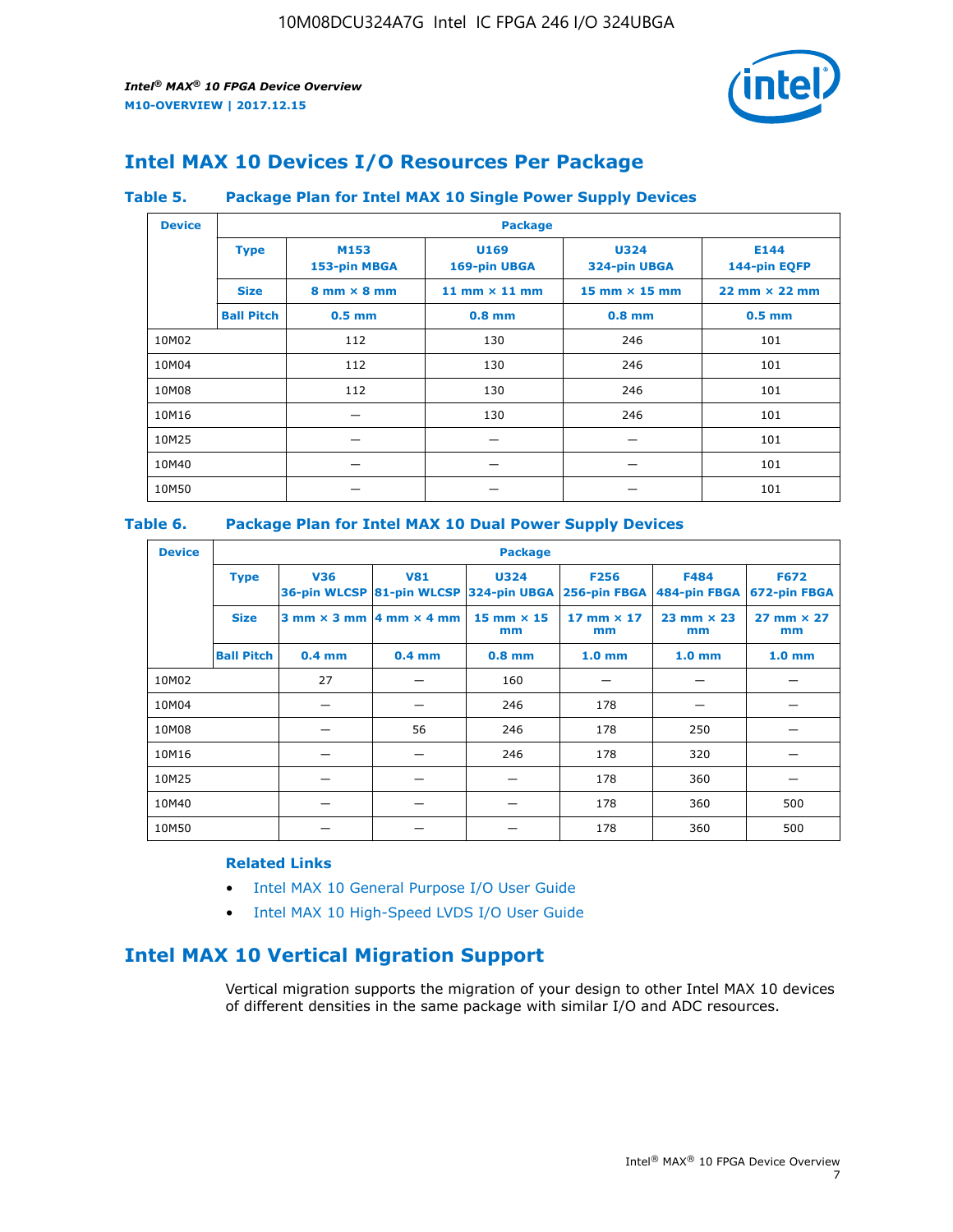

## **Intel MAX 10 I/O Vertical Migration Support**

#### **Figure 2. Migration Capability Across Intel MAX 10 Devices**

- The arrows indicate the migration paths. The devices included in each vertical migration path are shaded. Non-migratable devices are omitted. Some packages have several migration paths. Devices with lesser I/O resources in the same path have lighter shades.
- To achieve the full I/O migration across product lines in the same migration path, restrict I/Os usage to match the product line with the lowest I/O count.

|               | Package                          |            |      |      |             |                  |                                    |      |      |
|---------------|----------------------------------|------------|------|------|-------------|------------------|------------------------------------|------|------|
| <b>Device</b> | <b>V36</b>                       | <b>V81</b> | M153 | U169 | <b>U324</b> | F <sub>256</sub> | E144                               | F484 | F672 |
| 10M02         |                                  |            |      |      |             |                  |                                    |      |      |
| 10M04         |                                  |            |      |      |             |                  |                                    |      |      |
| 10M08         |                                  |            |      |      |             |                  |                                    |      |      |
| 10M16         |                                  |            |      |      |             |                  |                                    |      |      |
| 10M25         |                                  |            |      |      |             |                  |                                    |      |      |
| 10M40         |                                  |            |      |      |             |                  |                                    |      |      |
| 10M50         |                                  |            |      |      |             |                  |                                    |      |      |
|               | <b>Dual Power Supply Devices</b> |            |      |      |             |                  | <b>Single Power Supply Devices</b> |      |      |

*Note:* To verify the pin migration compatibility, use the Pin Migration View window in the Intel Quartus Prime software Pin Planner.

#### **Intel MAX 10 ADC Vertical Migration Support**

#### **Figure 3. ADC Vertical Migration Across Intel MAX 10 Devices**

The arrows indicate the ADC migration paths. The devices included in each vertical migration path are shaded.

|                                                                                                                                                                                                                  | Package          |      |      |                  |      |      |      |  |
|------------------------------------------------------------------------------------------------------------------------------------------------------------------------------------------------------------------|------------------|------|------|------------------|------|------|------|--|
| <b>Device</b>                                                                                                                                                                                                    | M <sub>153</sub> | U169 | U324 | F <sub>256</sub> | E144 | F484 | F672 |  |
| 10M04                                                                                                                                                                                                            |                  |      |      |                  |      |      |      |  |
| 10M08                                                                                                                                                                                                            |                  |      |      |                  |      |      |      |  |
| 10M16                                                                                                                                                                                                            |                  |      |      |                  |      |      |      |  |
| 10M25                                                                                                                                                                                                            |                  |      |      |                  |      |      |      |  |
| 10M40                                                                                                                                                                                                            |                  |      |      |                  |      |      |      |  |
| 10M50                                                                                                                                                                                                            |                  |      |      |                  |      |      |      |  |
| Dual ADC Device: Each ADC (ADC1 and ADC2) supports 1 dedicated analog input pin and 8 dual function pins.<br>Single ADC Device: Single ADC that supports 1 dedicated analog input pin and 16 dual function pins. |                  |      |      |                  |      |      |      |  |

**Single ADC Device:** Single ADC that supports 1 dedicated analog input pin and 8 dual function pins.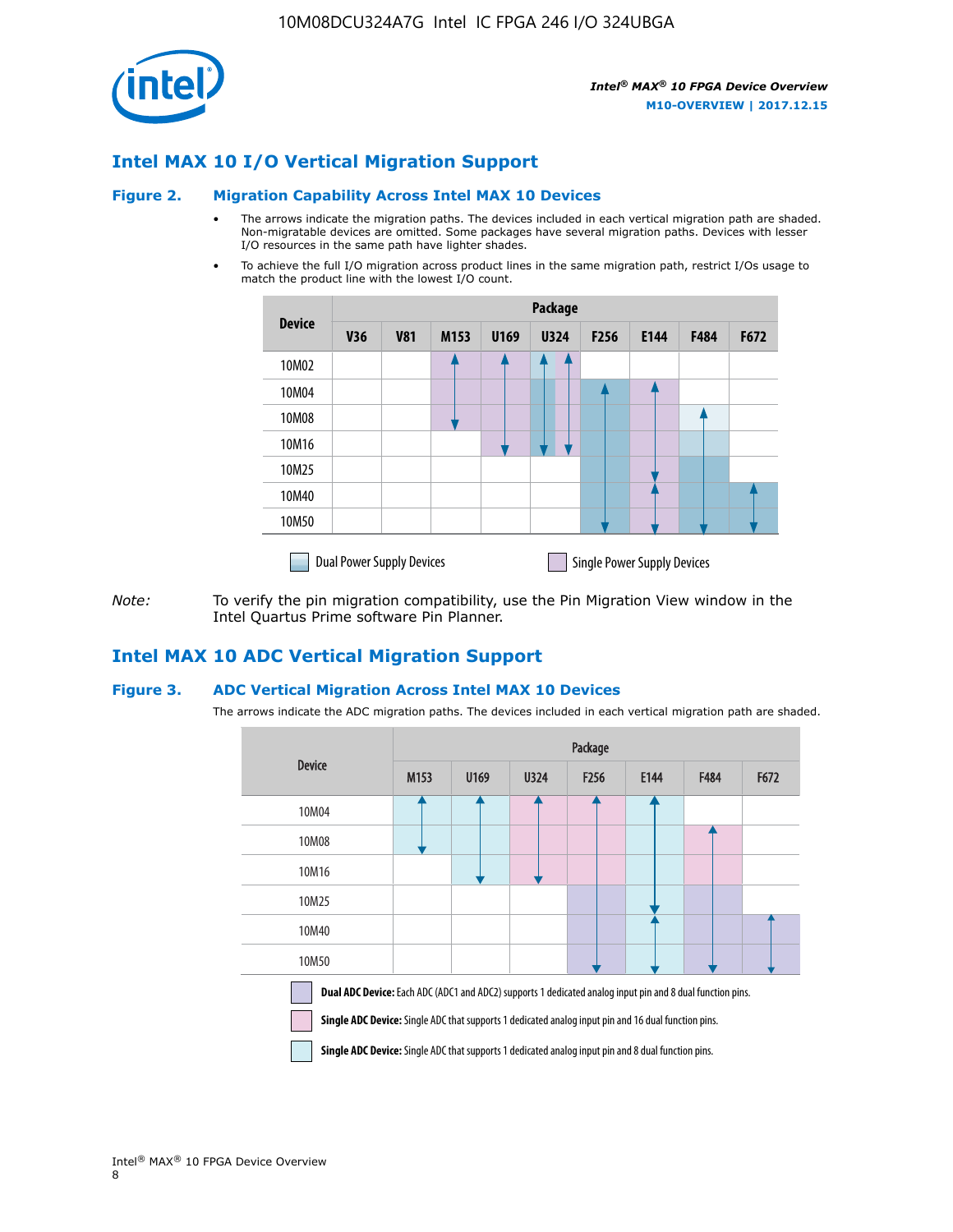

#### **Table 7. Pin Migration Conditions for ADC Migration**

| <b>Source</b>     | <b>Target</b>     | <b>Migratable Pins</b>                                                                                            |
|-------------------|-------------------|-------------------------------------------------------------------------------------------------------------------|
| Single ADC device | Single ADC device | You can migrate all ADC input pins                                                                                |
| Dual ADC device   | Dual ADC device   |                                                                                                                   |
| Single ADC device | Dual ADC device   | One dedicated analog input pin.                                                                                   |
| Dual ADC device   | Single ADC device | Eight dual function pins from the ADC1 block of the<br>٠<br>source device to the ADC1 block of the target device. |

## **Logic Elements and Logic Array Blocks**

The LAB consists of 16 logic elements (LE) and a LAB-wide control block. An LE is the smallest unit of logic in the Intel MAX 10 device architecture. Each LE has four inputs, a four-input look-up table (LUT), a register, and output logic. The four-input LUT is a function generator that can implement any function with four variables.

#### **Figure 4. Intel MAX 10 Device Family LEs**



#### **Analog-to-Digital Converter**

Intel MAX 10 devices feature up to two ADCs. You can use the ADCs to monitor many different signals, including on-chip temperature.

#### **Table 8. ADC Features**

| <b>Feature</b>             | <b>Description</b>                                                                                                                                                                                  |
|----------------------------|-----------------------------------------------------------------------------------------------------------------------------------------------------------------------------------------------------|
| 12-bit resolution          | Translates analog signal to digital data for information processing, computing,<br>data transmission, and control systems<br>Provides a 12-bit digital representation of the observed analog signal |
| Up to 1 MSPS sampling rate | Monitors single-ended external inputs with a cumulative sampling rate of 25<br>kilosamples per second to 1 MSPS in normal mode                                                                      |
|                            |                                                                                                                                                                                                     |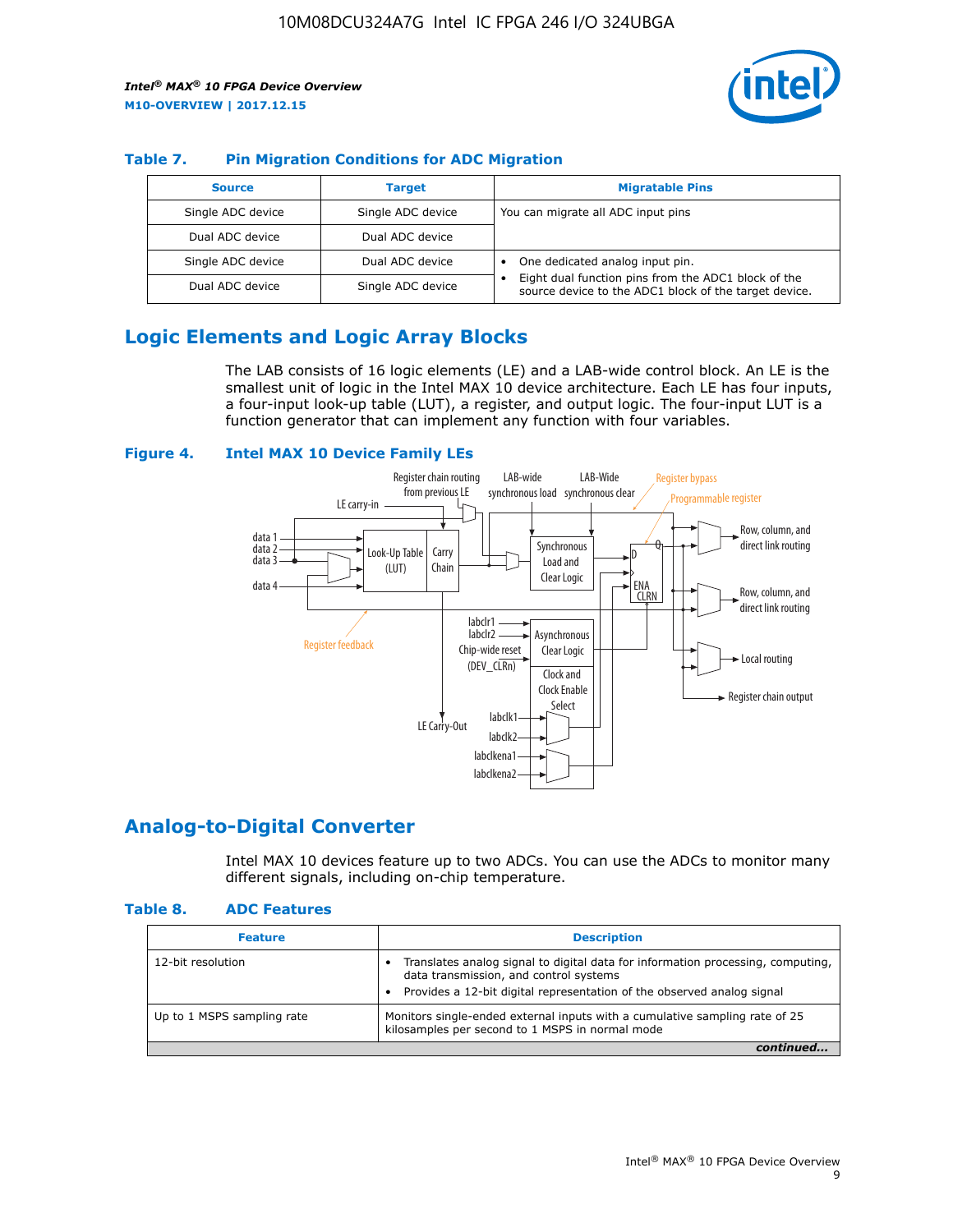

| <b>Feature</b>                                                  | <b>Description</b>                                                                                                                         |
|-----------------------------------------------------------------|--------------------------------------------------------------------------------------------------------------------------------------------|
| Up to 17 single-ended external inputs<br>for single ADC devices | One dedicated analog and 16 dual function input pins                                                                                       |
| Up to 18 single-ended external inputs<br>for dual ADC devices   | One dedicated analog and eight dual-function input pins in each ADC block<br>٠<br>Simultaneous measurement capability for dual ADC devices |
| On-chip temperature sensor                                      | Monitors external temperature data input with a sampling rate of up to 50<br>kilosamples per second                                        |

## **User Flash Memory**

The user flash memory (UFM) block in Intel MAX 10 devices stores non-volatile information.

UFM provides an ideal storage solution that you can access using Avalon Memory-Mapped (Avalon-MM) slave interface protocol.

#### **Table 9. UFM Features**

| <b>Features</b>     | <b>Capacity</b>                                                             |
|---------------------|-----------------------------------------------------------------------------|
| Endurance           | Counts to at least 10,000 program/erase cycles                              |
| Data retention      | 20 years at 85 °C<br>٠<br>10 years at 100 °C<br>$\bullet$                   |
| Operating frequency | Maximum 116 MHz for parallel interface and 7.25 MHz for<br>serial interface |
| Data length         | Stores data up to 32 bits length in parallel                                |

### **Embedded Multipliers and Digital Signal Processing Support**

Intel MAX 10 devices support up to 144 embedded multiplier blocks. Each block supports one individual  $18 \times 18$ -bit multiplier or two individual  $9 \times 9$ -bit multipliers.

With the combination of on-chip resources and external interfaces in Intel MAX 10 devices, you can build DSP systems with high performance, low system cost, and low power consumption.

You can use the Intel MAX 10 device on its own or as a DSP device co-processor to improve price-to-performance ratios of DSP systems.

You can control the operation of the embedded multiplier blocks using the following options:

- Parameterize the relevant IP cores with the Intel Quartus Prime parameter editor
- Infer the multipliers directly with VHDL or Verilog HDL

System design features provided for Intel MAX 10 devices: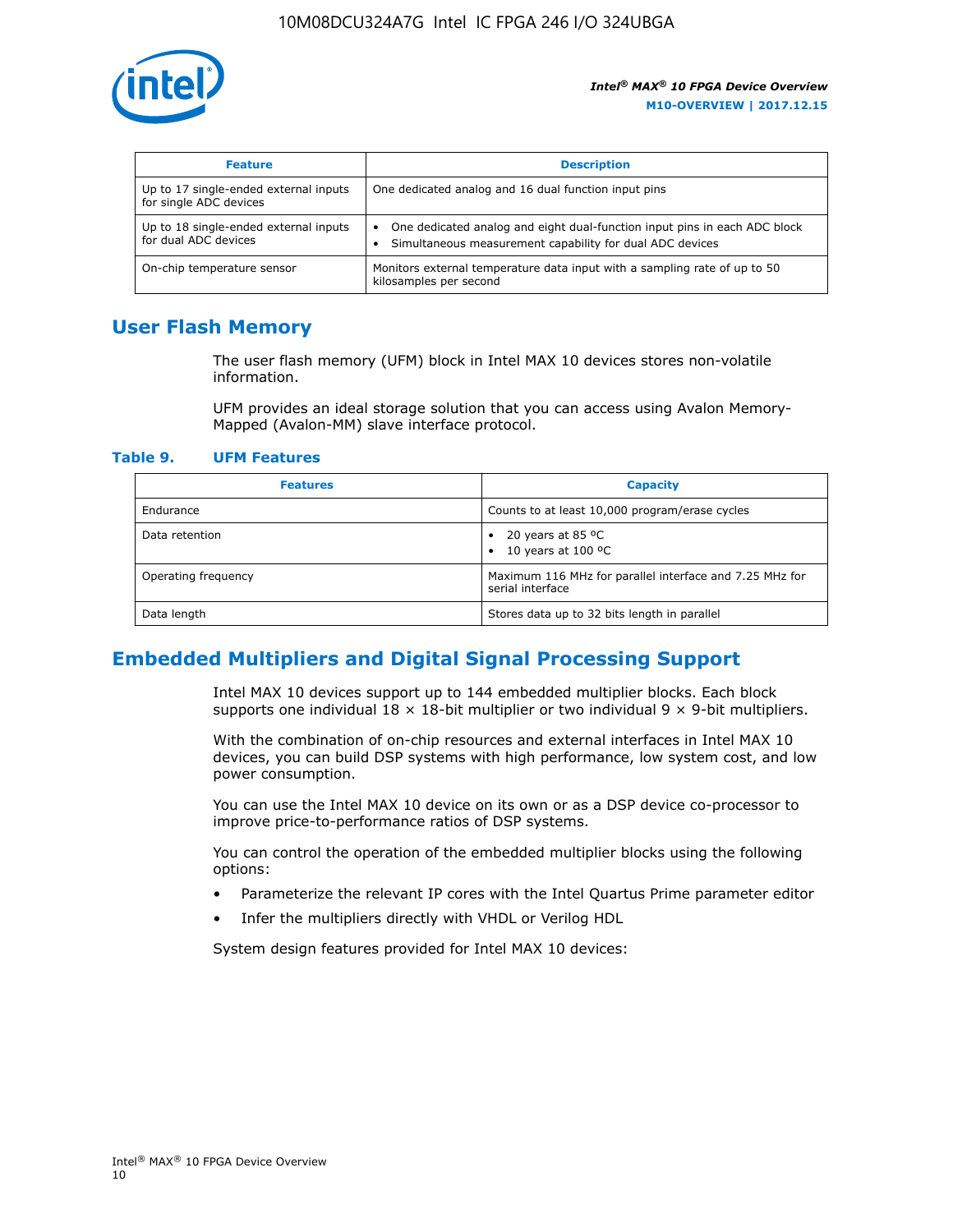

- DSP IP cores:
	- Common DSP processing functions such as finite impulse response (FIR), fast Fourier transform (FFT), and numerically controlled oscillator (NCO) functions
	- Suites of common video and image processing functions
- Complete reference designs for end-market applications
- DSP Builder for Intel FPGAs interface tool between the Intel Quartus Prime software and the MathWorks Simulink and MATLAB design environments
- DSP development kits

#### **Embedded Memory Blocks**

The embedded memory structure consists of M9K memory blocks columns. Each M9K memory block of a Intel MAX 10 device provides 9 Kb of on-chip memory capable of operating at up to 284 MHz. The embedded memory structure consists of M9K memory blocks columns. Each M9K memory block of a Intel MAX 10 device provides 9 Kb of on-chip memory. You can cascade the memory blocks to form wider or deeper logic structures.

You can configure the M9K memory blocks as RAM, FIFO buffers, or ROM.

The Intel MAX 10 device memory blocks are optimized for applications such as high throughput packet processing, embedded processor program, and embedded data storage.

| <b>Operation Modes</b> | <b>Port Widths</b>                                                            |
|------------------------|-------------------------------------------------------------------------------|
| Single port            | $x1, x2, x4, x8, x9, x16, x18, x32, and x36$                                  |
| Simple dual port       | $x1, x2, x4, x8, x9, x16, x18, x32, and x36$                                  |
| True dual port         | $\times1, \times2, \times4, \times8, \times9, \times16, \text{and } \times18$ |

#### **Table 10. M9K Operation Modes and Port Widths**

## **Clocking and PLL**

Intel MAX 10 devices offer the following resources: global clock (GCLK) networks and phase-locked loops (PLLs) with a 116-MHz built-in oscillator.

Intel MAX 10 devices support up to 20 global clock (GCLK) networks with operating frequency up to 450 MHz. The GCLK networks have high drive strength and low skew.

The PLLs provide robust clock management and synthesis for device clock management, external system clock management, and I/O interface clocking. The high precision and low jitter PLLs offers the following features:

- Reduction in the number of oscillators required on the board
- Reduction in the device clock pins through multiple clock frequency synthesis from a single reference clock source
- Frequency synthesis
- On-chip clock de-skew
- Jitter attenuation
- Dynamic phase-shift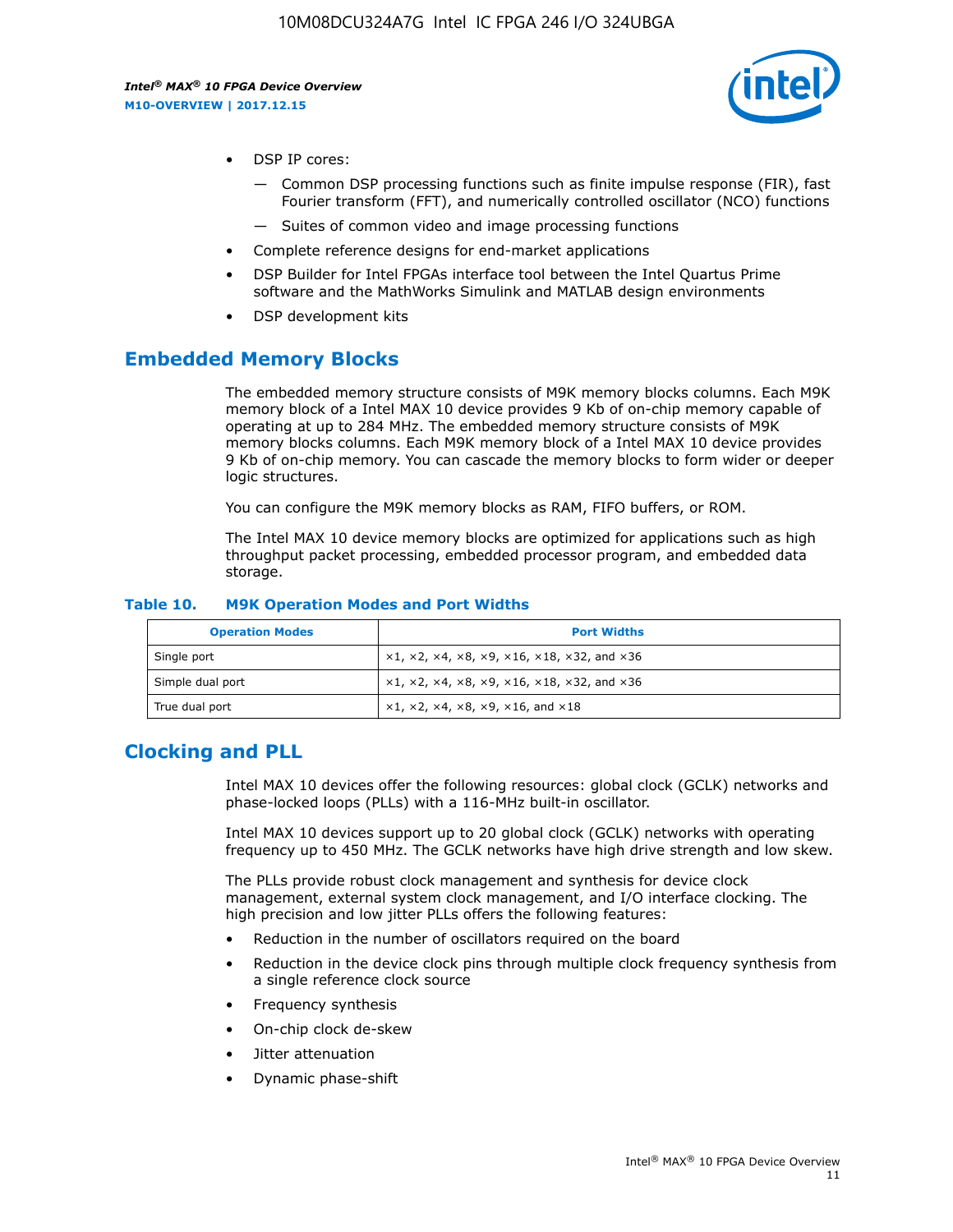

- Zero delay buffer
- Counter reconfiguration
- Bandwidth reconfiguration
- Programmable output duty cycle
- PLL cascading
- Reference clock switchover
- Driving of the ADC block

## **FPGA General Purpose I/O**

The Intel MAX 10 I/O buffers support a range of programmable features.

These features increase the flexibility of I/O utilization and provide an alternative to reduce the usage of external discrete components such as a pull-up resistor and a PCI clamp diode.

## **External Memory Interface**

Dual-supply Intel MAX 10 devices feature external memory interfaces solution that uses the I/O elements on the right side of the devices together with the UniPHY IP.

With this solution, you can create external memory interfaces to 16-bit SDRAM components with error correction coding (ECC).

*Note:* The external memory interface feature is available only for dual-supply Intel MAX 10 devices.

#### **Table 11. External Memory Interface Performance**

| <b>External Memory</b><br>Interface <sup>(3)</sup> | <b>I/O Standard</b> | <b>Maximum Width</b> | <b>Maximum Frequency (MHz)</b> |
|----------------------------------------------------|---------------------|----------------------|--------------------------------|
| <b>DDR3 SDRAM</b>                                  | SSTL-15             | 16 bit $+8$ bit ECC  | 303                            |
| <b>DDR3L SDRAM</b>                                 | SSTL-135            | 16 bit $+8$ bit ECC  | 303                            |
| <b>DDR2 SDRAM</b>                                  | SSTL-18             | 16 bit $+8$ bit ECC  | 200                            |
| LPDDR2 SDRAM                                       | $H SUL-12$          | 16 bit without ECC   | $200^{(4)}$                    |

#### **Related Links**

[External Memory Interface Spec Estimator](http://www.altera.com/technology/memory/estimator/mem-emif-index.html)

Provides a parametric tool that allows you to find and compare the performance of the supported external memory interfaces in Intel FPGAs.

 $(3)$  The device hardware supports SRAM. Use your own design to interface with SRAM devices.

 $(4)$  To achieve the specified performance, constrain the memory device I/O and core power supply variation to within ±3%. By default, the frequency is 167 MHz.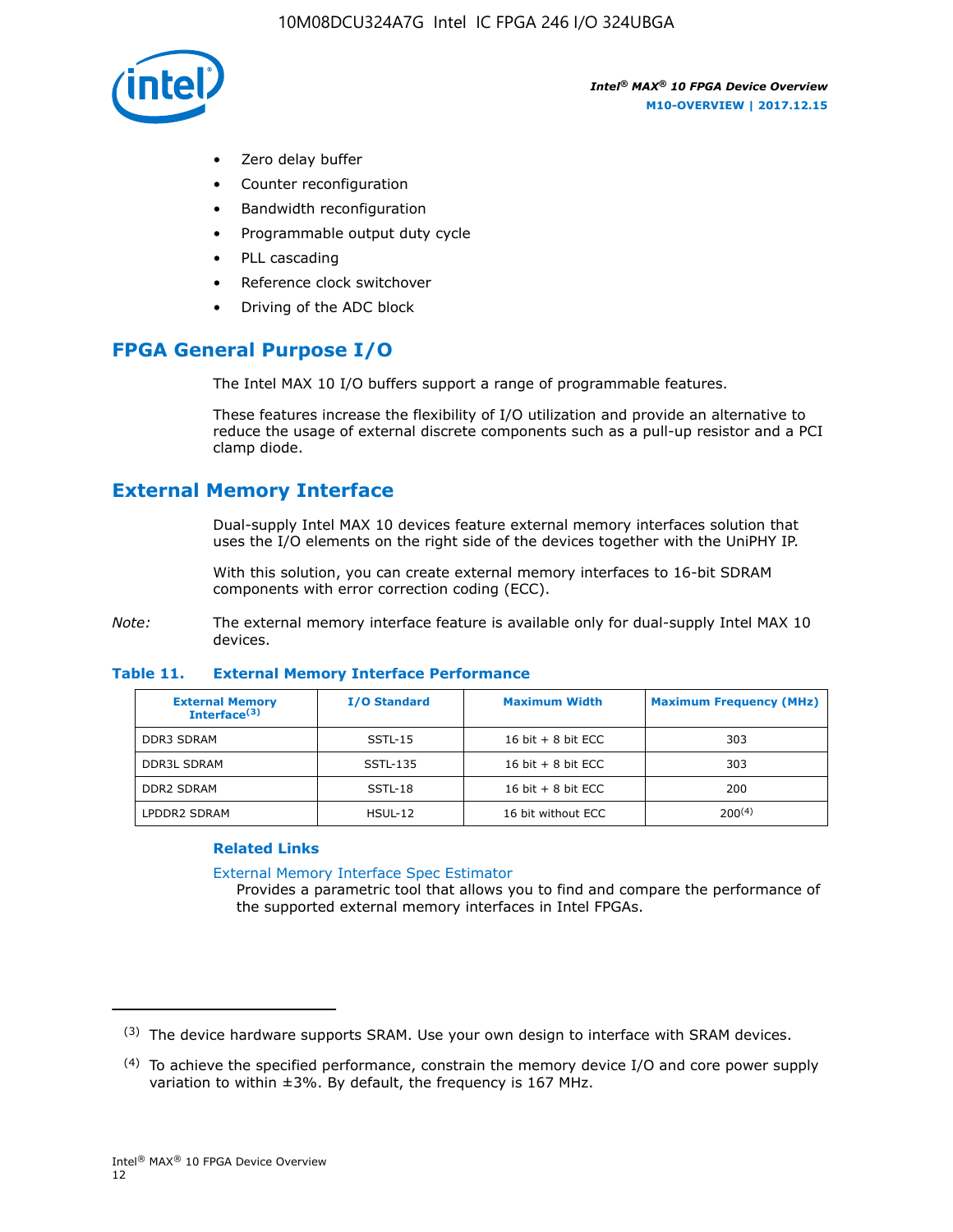

## **Configuration**

#### **Table 12. Configuration Features**

| <b>Feature</b>                    | <b>Description</b>                                                                                                                                                                       |
|-----------------------------------|------------------------------------------------------------------------------------------------------------------------------------------------------------------------------------------|
| Dual configuration                | Stores two configuration images in the configuration flash memory (CFM)<br>Selects the first configuration image to load using the CONFIG SEL pin                                        |
| Design security                   | Supports 128-bit key with non-volatile key programming<br>Limits access of the JTAG instruction during power-up in the JTAG secure mode<br>Unique device ID for each Intel MAX 10 device |
| <b>SEU Mitigation</b>             | Auto-detects cyclic redundancy check (CRC) errors during configuration<br>Provides optional CRC error detection and identification in user mode                                          |
| Dual-purpose configuration<br>pin | Functions as configuration pins prior to user mode<br>$\bullet$<br>Provides options to be used as configuration pin or user I/O pin in user mode                                         |
| Configuration data<br>compression | Decompresses the compressed configuration bitstream data in real-time during<br>configuration<br>Reduces the size of configuration image stored in the CFM                               |
| Instant-on                        | Provides the fastest power-up mode for Intel MAX 10 devices.                                                                                                                             |

#### **Table 13. Configuration Schemes for Intel MAX 10 Devices**

| <b>Configuration Scheme</b> | <b>Compression</b> | <b>Encryption</b> | <b>Dual Image</b><br><b>Configuration</b> | <b>Data Width</b> |
|-----------------------------|--------------------|-------------------|-------------------------------------------|-------------------|
| Internal Configuration      | Yes                | Yes               | Yes                                       |                   |
| <b>JTAG</b>                 | _                  |                   | -                                         |                   |

## **Power Management**

#### **Table 14. Power Options**

| <b>Power Options</b>                  | <b>Advantage</b>                                                                                                                        |  |
|---------------------------------------|-----------------------------------------------------------------------------------------------------------------------------------------|--|
| Single-supply device                  | Saves board space and costs.                                                                                                            |  |
| Dual-supply device                    | Consumes less power<br>Offers higher performance<br>$\bullet$                                                                           |  |
| Power management<br>controller scheme | Reduces dynamic power consumption when certain applications are in standby mode<br>Provides a fast wake-up time of less than 1 ms.<br>٠ |  |

## **Document Revision History for Intel MAX 10 FPGA Device Overview**

| <b>Date</b>   | <b>Version</b> | <b>Changes</b>                                                                                                                                                                                                                       |
|---------------|----------------|--------------------------------------------------------------------------------------------------------------------------------------------------------------------------------------------------------------------------------------|
| December 2017 | 2017.12.15     | Added the U324 package for the Intel MAX 10 single power supply<br>devices.<br>Updated the 10M02 GPIO and LVDS count in the Maximum Resource<br>Counts for Intel MAX 10 Devices table.<br>Updated the I/O vertical migration figure. |
| February 2017 | 2017.02.21     | Rebranded as Intel.                                                                                                                                                                                                                  |
|               |                |                                                                                                                                                                                                                                      |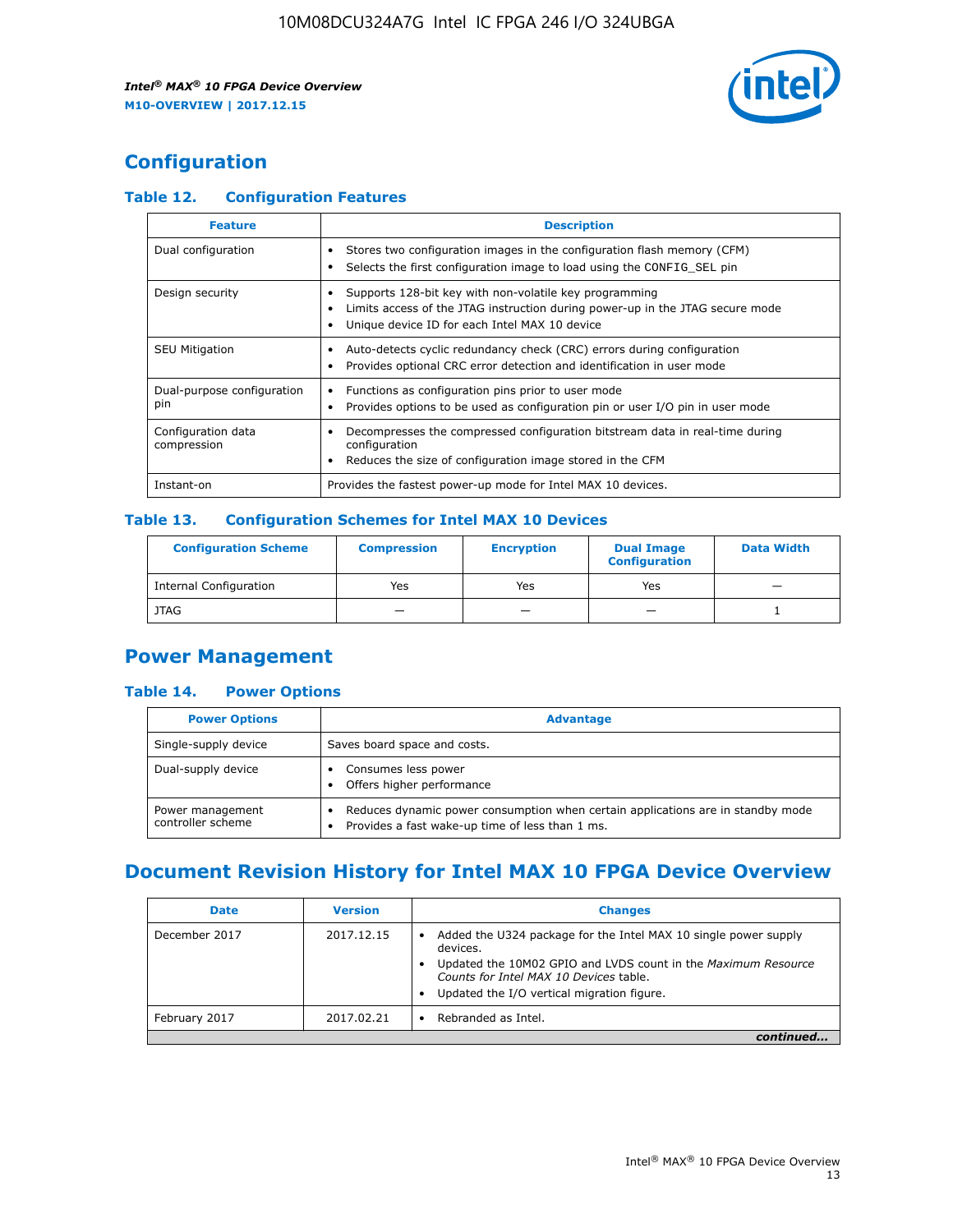

| <b>Date</b>    | <b>Version</b> | <b>Changes</b>                                                                                                                                                                                                                                                                                                                                                                                                                                                                                                                                                                                                                                                                                                                                                                                                                                                                                                                                                                                                                                                                                                  |
|----------------|----------------|-----------------------------------------------------------------------------------------------------------------------------------------------------------------------------------------------------------------------------------------------------------------------------------------------------------------------------------------------------------------------------------------------------------------------------------------------------------------------------------------------------------------------------------------------------------------------------------------------------------------------------------------------------------------------------------------------------------------------------------------------------------------------------------------------------------------------------------------------------------------------------------------------------------------------------------------------------------------------------------------------------------------------------------------------------------------------------------------------------------------|
| December 2016  | 2016.12.20     | • Updated EMIF information in the Summary of Features for Intel MAX 10<br>Devices table. EMIF is only supported in selected Intel MAX 10 device<br>density and package combinations, and for 600 Mbps performance, -6<br>device speed grade is required.<br>Updated the device ordering information to include P for leaded<br>package.                                                                                                                                                                                                                                                                                                                                                                                                                                                                                                                                                                                                                                                                                                                                                                         |
| May 2016       | 2016.05.02     | Removed all preliminary marks.<br>Update the ADC sampling rate description. The ADC feature monitors<br>single-ended external inputs with a cumulative sampling rate of 25<br>kilosamples per second to 1 MSPS in normal mode.                                                                                                                                                                                                                                                                                                                                                                                                                                                                                                                                                                                                                                                                                                                                                                                                                                                                                  |
| November 2015  | 2015.11.02     | Removed SF feature from the device ordering information figure.<br>$\bullet$<br>Changed instances of Quartus II to Intel Quartus Prime.<br>$\bullet$                                                                                                                                                                                                                                                                                                                                                                                                                                                                                                                                                                                                                                                                                                                                                                                                                                                                                                                                                            |
| May 2015       | 2015.05.04     | Added clearer descriptions for the feature options listed in the device<br>ordering information figure.<br>Updated the maximum dedicated LVDS transmitter count of 10M02<br>device from 10 to 9.<br>Removed the F672 package of the Intel MAX 10 10M25 device :<br>- Updated the devices I/O resources per package.<br>- Updated the I/O vertical migration support.<br>- Updated the ADC vertical migration support.<br>Updated the maximum resources for 10M25 device:<br>- Maximum GPIO from 380 to 360.<br>- Maximum dedicated LVDS transmitter from 26 to 24.<br>- Maximum emulated LVDS transmitter from 181 to 171.<br>- Maximum dedicated LVDS receiver from 181 to 171.<br>Added ADC information for the E144 package of the 10M04 device.<br>Updated the ADC vertical migration diagram to clarify that there are<br>single ADC devices with eight and 16 dual function pins.<br>Removed the note about contacting Altera for DDR3, DDR3L, DDR2,<br>and LPDDR2 external memory interface support. The Intel Quartus<br>Prime software supports these external memory interfaces from version<br>15.0. |
| December 2014  | 2014.12.15     | Changed terms:<br>- "dual image" to "dual configuration image"<br>- "dual-image configuration" to dual configuration"<br>Added memory initialization feature for Flash and Analog devices.<br>Added maximum data retention capacity of up to 20 years for UFM<br>feature.<br>Added maximum operating frequency of 7.25 MHz for serial interface<br>for UFM feature.                                                                                                                                                                                                                                                                                                                                                                                                                                                                                                                                                                                                                                                                                                                                             |
| September 2014 | 2014.09.22     | Initial release.                                                                                                                                                                                                                                                                                                                                                                                                                                                                                                                                                                                                                                                                                                                                                                                                                                                                                                                                                                                                                                                                                                |